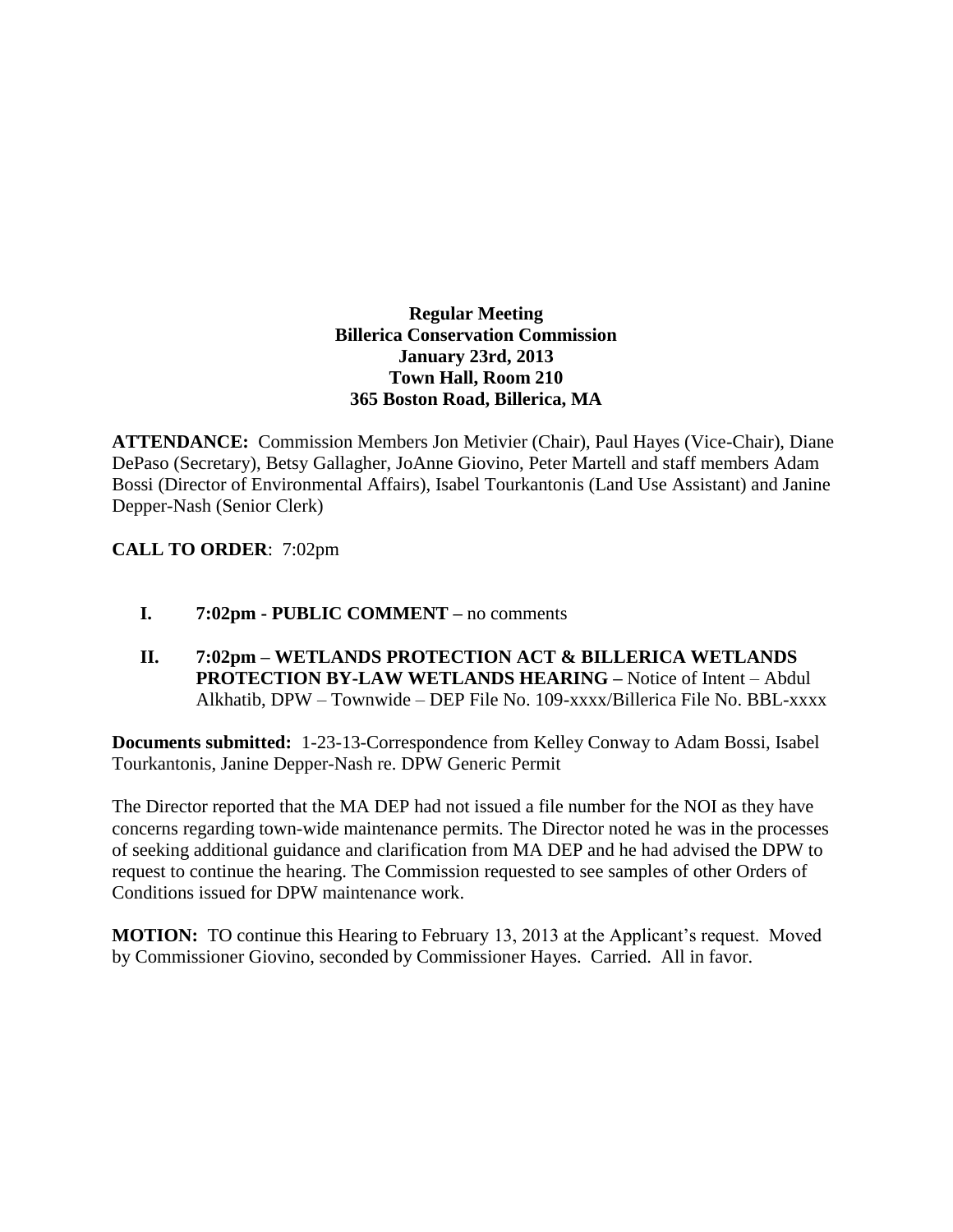**III. 7:15pm – WETLANDS PROTECTION ACT & BILLERICA WETLANDS PROTECTION BY-LAW WETLANDS HEARING – NOTICE OF INTENT –** Continued Public Hearing **-** Nashua Road – Scott Green – DEP File No. 109- 1200/Billerica File No. BBL-1200

**Documents submitted:** 1-23-13 – Correspondence from Doug Lees, Land Engineering & Environmental Services, Inc. to Billerica Conservation Commission re. 153 Nashua Road, DEP File #109-1200

**MOTION:** TO continue this Hearing to February 13<sup>th</sup>, 2013 at the Applicant's request. Moved by Commissioner Giovino, seconded by Commissioner Hayes. Carried. All in favor.

**IV. 7:26pm - WETLANDS PROTECTION ACT & BILLERICA WETLANDS PROTECTION BY-LAW WETLANDS HEARING –** Abbreviated Notice of Resource Area Delineation – Waste Management of Massachusetts – 72 Salem Road – DEP File No. 109-1203/Billerica File No. BBL-1203

**Documents submitted:** ANRAD for 72 Salem Road dated December, 2012 prepared by Metrowest Engineering Inc. with attached plan titled Locus Plan in Billerica, Mass, dated 11-27- 12, prepared by Metrowest Engineering, Inc., signed and stamped by Robert Gemma, Scale:  $1"=100'$ 

- plan titled Locus Plan in Billerica, Mass, dated 11-27-12, revised 1-14-13, prepared by Metrowest Engineering, Inc., signed and stamped by Robert Gemma, Scale: 1"=100" **1-13-13** – 6 page document on Hydric Soil Interpretation, submitted at public hearing

Brian Nelson and Cory Van Wyhe of Metrowest Engineering, Inc., attended. Mr. Nelson gave a description of the site and reviewed all the wetland resource areas on the property. A total of 7 wetland lines were flagged in the field, Series A through Series G. The Director met with Cory Van Wyhe onsite and felt the only area that needed adjustment was the area in the B series. Mr. Nelson presented revised plans that included that change. The Commission, Director and applicant's team discussed the delineation and Commission agreed with the delineation as presented and flagged in the field.

**MOTION:** TO close the Hearing, sign and issue an ORAD within 21 days. Moved by Commissioner Giovino, seconded by Commissioner Hayes. Carried. All in favor.

**V. 7:54pm - WETLANDS PROTECTION ACT & BILLERICA WETLANDS PROTECTION BY-LAW WETLANDS HEARING –** Notice of Intent – Steve Mullane – 24 Marshbrook Road – DEP File No. 109-1202/Billerica File No. BBL-1202

**Documents submitted:** Notice of Intent for 24 Marshbrook Road submitted by Soilsmith Designs with attached plan titled Notice of Intent, Steve Mullane, Marshbrook Road, Billerica, dated January 3rd, 2013, prepared by Soilsmith Designs, signed and stamped by Douglas Smith,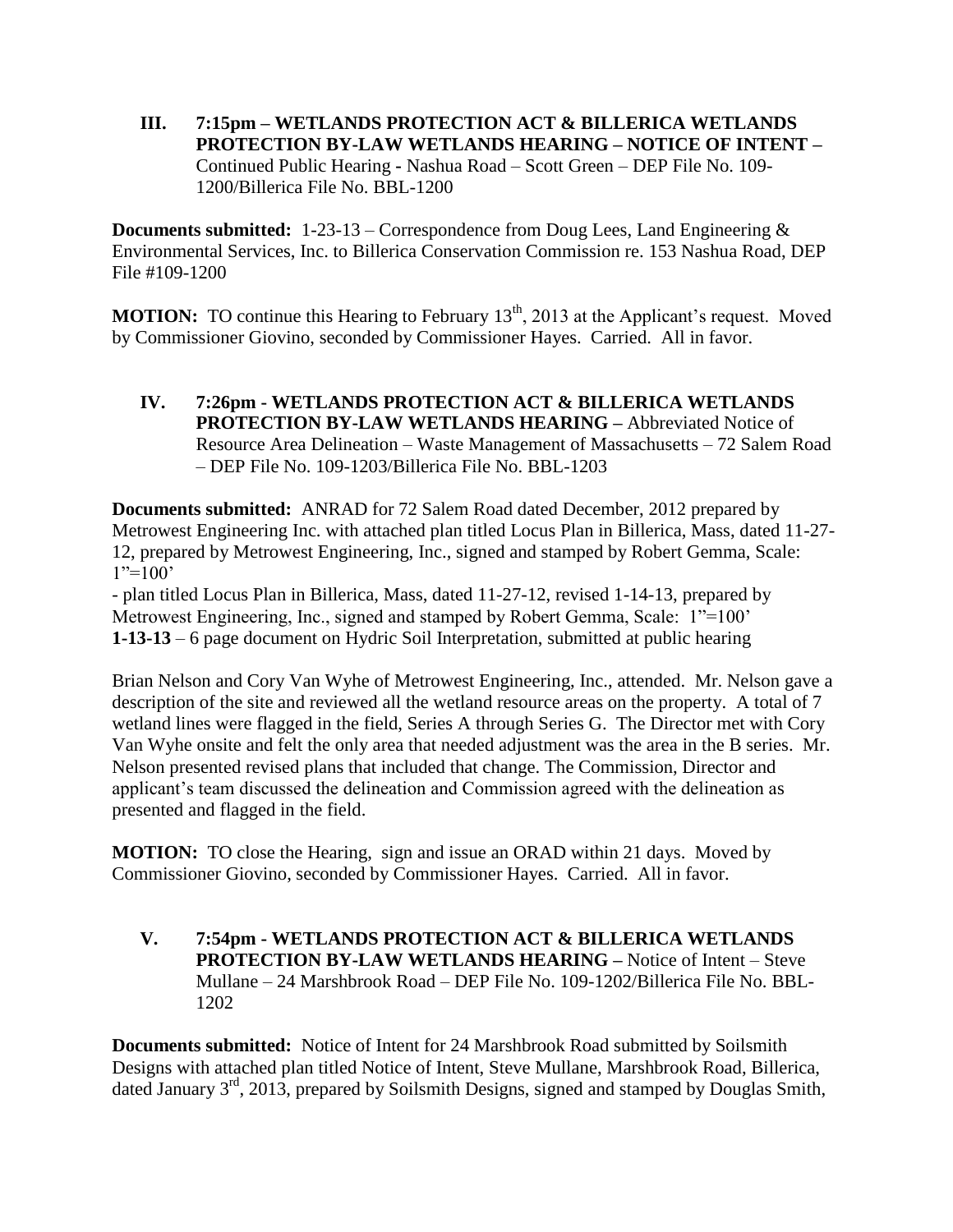Scale: 1"=20' and Sewage Disposal Plan for Steve Mullane, Marshbrook Road, Billerica, dated January 2<sup>nd</sup>, 2013, prepared by Soilsmith Designs, signed and stamped by Douglas Smith, Scale:  $1" = 20'$ 

**- 1-11-13** – Correspondence re. 24 Marshbrook Road

**- 1-12-13** – Correspondence from Doug Smith, Soilsmith Designs to Billerica Conservation Commission re. 24 Marshbrook Road

**- 1-11-13** – Correspondence from Richard Berube, Director of Board of Health to Douglas Smith re. Subsurface Sewage Disposal System Plan Review-24 Marshbrook Road

Doug Smith of Soilsmith Designs attended. He explained the proposed project is to replace the existing septic system that failed a Title 5 inspection. Mr. Smith described the existing site conditions and reviewed the proposed project plans. Mr. Smith noted that site is entirely surrounded by wetlands and is totally within the floodplain. Mr. Smith explained the proposed septic system design and how the design and location were developed per the direction of the Board of Health. Mr. Smith and the Commission discussed the proposed project and mitigation measures.

The Commission requested changes be made to the proposed plan including: adding of a visual barrier (not a vegetated barrier) on the 25' buffer and illustrating the Riverfront Area on the plan. Mr. Smith agreed to revise the plans and address Commission comments. Mr. Smith also noted that Board of Health review/permitting remains outstanding for the proposed work. The Commission explained to Mr. Smith that the Commission will not close and issue an Order of Conditions until the Board of Health has closed its hearing and issued conditions. In addition, the Commission must have a letter from the Board of Health approving the septic design and location.

**MOTION:** TO continue this Hearing to February 13<sup>th</sup>, 2013. Moved by Commissioner Giovino, seconded by Commissioner Hayes. Carried. All in favor.

## **VI. ADMINISTRATIVE MATTERS/DIRECTOR'S REPORT**

**Billerica Clean Up / Green Up –** The Director reported the event is scheduled for May and asked Commissioners if they had any projects in mind to propose for the event. The Director noted he would also follow up with some project ideas.

#### **Requests for Certificates of Compliance**

- **– 5 Winthrop St** DEP File #109-1170/BBL-1170 The Conservation Assistant reported the site has not stabilized at this time and recommended the Commission not issue a Certificate of Compliance
- **Swan Lane-DEP File #109-1163/BBL-1163 The Conservation Assistant reported this site** was not stable at this time and recommended the Commission not issue a Certificate of Compliance. Some follow up will need to be done in terms of planting